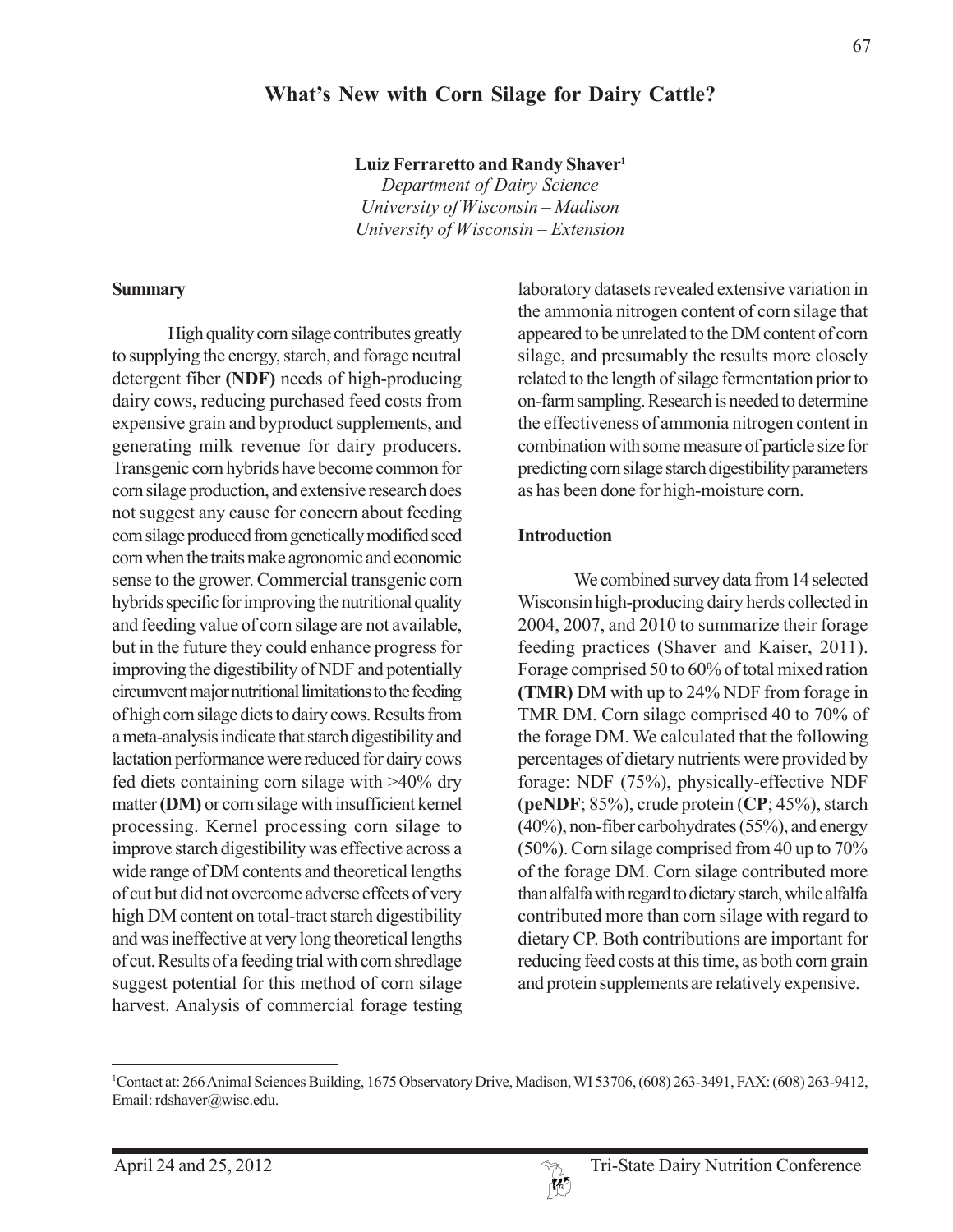The estimated milk from forage (corn silage, alfalfa silage, and alfalfa hay) was about 60 lb/cow/ day on a dietary energy basis after apportioning the cow's energy needs to support maintenance and body weight **(BW)** gain to forage or concentrate according to dietary forage to concentrate ratio. On average, the estimated milk per ton of forage DM was about 3,000 lb, or \$600 of gross milk revenue per ton of forage DM consumed by cows in these survey herds at a \$20/cwt milk price.

Although high milk production is often attributed to high concentrate feeding, clearly these top-producing Wisconsin dairy herds rely heavily upon forages not only for fiber, but also for protein, starch, and energy contributions which have become more important during this period of high concentrate prices. Furthermore, the amount of milk produced from forage in these top-producing herds contributes significantly to their total production, resulting in high milk revenue being generated per ton of forage DM, which underscores the importance of managing the forage production, harvest, and storage process to achieve high forage quality. The purpose of this paper is to review selected recent developments and considerations for corn silage.

#### **Transgenics**

Biotech corn continues to become more prevalent for the production of not only grain but also corn silage, with the trend toward multiple or stacked traits for herbicide tolerance and pest protection (Hartnell, 2010). Of the 13 peerreviewed journal lactation trials comparing transgenic to conventional corn silages summarized by Hartnell (2010), only one reported any significant difference between treatments and that was only for greater milk protein content for the transgenic over the conventional corn silage. Brouk et al. (2011) added to the list of no-significant-difference lactation trials with a comparison of transgenic to non-transgenic, near-isogenic corn silages. Based on the evidence to date, dairy producers and nutritionists should not be concerned about feeding corn silage produced from genetically modified seed corn when the traits make agronomic and economic sense to the grower.

Commercial transgenic corn hybrids specific for improving the nutritional quality and feeding value of corn silage for dairy cattle are not available. This is unfortunate since progress for improving in vitro digestibility of NDF (**ivNDFD**; % of NDF) through conventional corn breeding techniques has been minimal based on data from the University of Wisconsin Agronomy Department's annual commercial corn silage hybrid evaluation trials conducted from 1996 through 2010 (**UWAT**; Jung and Lauer, 2011). Reduced lignin content and corresponding increases in ivNDFD, DM intake **(DMI)**, and lactation performance has consistently been observed though for brown midrib (bm3) mutant corn hybrids (Gencoglu et al., 2008). In UWAT, the ivNDFD increase for bm3 hybrids above the overall trial average ranged from 6 to 11%-units across the 15 years. However, starch concentrations were reduced below the overall trial average by 1 to 3%-units in about half of the years and 4 to 7%-units in the others. Leafy-type hybrids have achieved some popularity for corn silage production in the dairy industry. In UWAT, the ivNDFD for leafy-type hybrids varied by 2%-units both above and below the overall trial average, and their starch concentrations were lower than the overall trial average by about 3%-units, ranging from 1 to 8%-unit reductions across the 15 years. Lack of consistent improvements in ivNDFD and reduced starch limited milk per ton potential for the leafytype hybrids in UWAT (Lauer et al., 2009). While milk per ton estimates were consistently well above the overall trial average for bm3 hybrids, wholeplant DM yield per acre and starch content limited their milk per acre potential in UWAT (Lauer et al., 2009).

Jung et al. (2011) reported similar milk production responses for either altered lignin crosslinking through reduced-ferulate mutant lines or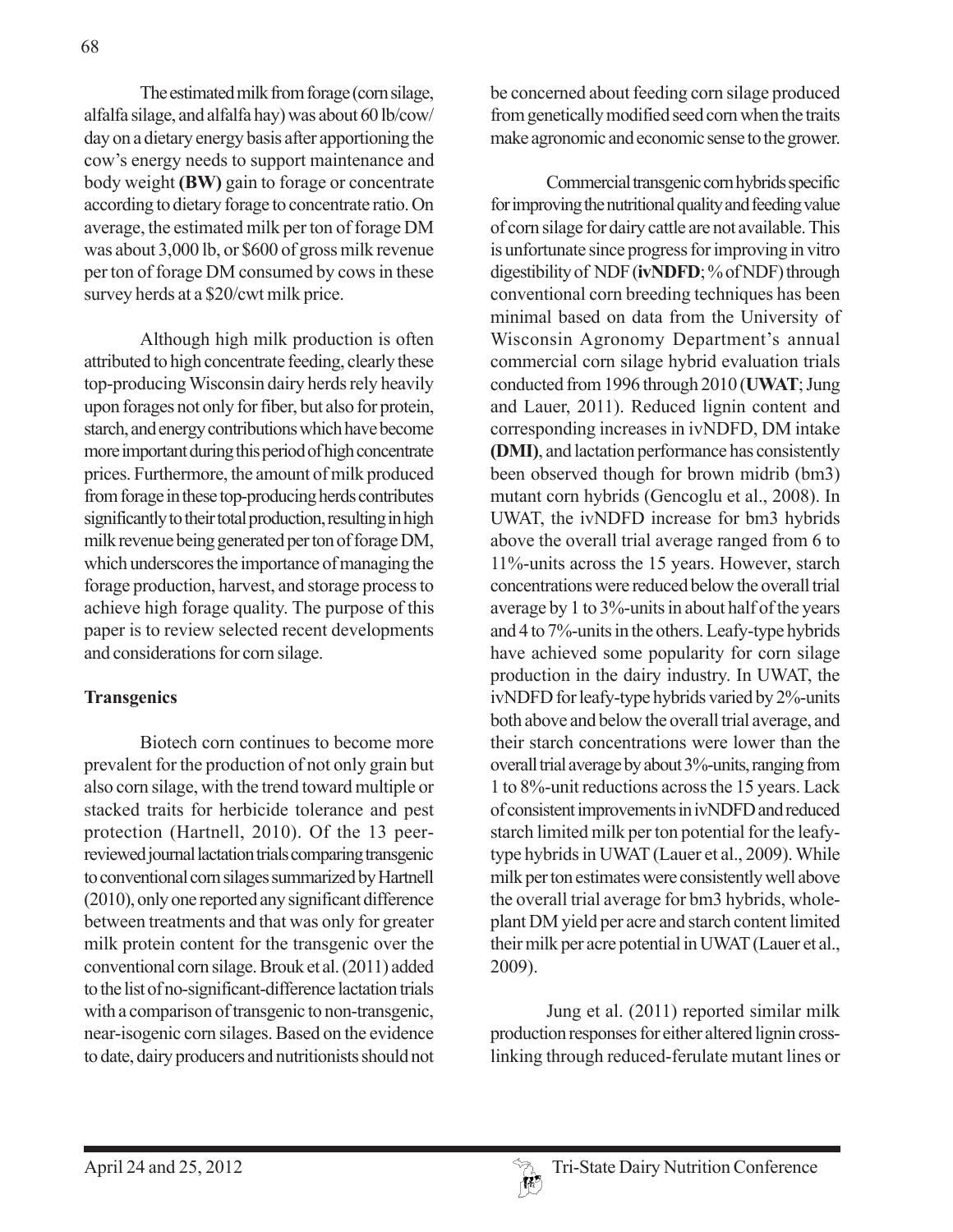reduced lignin content through bm3 mutant lines compared to near-isogenic control lines of each type, with all lines harvested and fed as whole-plant corn silage. These authors suggested that combining both mutations in the same corn line may allow for greater improvements in animal performance since the genes and modes of action (ferulate cross-linking vs. lignin content) involved are different. Use of transgenic technology could hasten the inclusion of this and other nutritional traits in corn for silage production. There have been reports (Piquemal et al., 2002; He et al., 2003) on transgenic bm3 plants with reduced lignin and increased fiber digestibility, but this has not led to the availability of commercial transgenic bm3 hybrids. Interestingly, a transgenic reduced-lignin alfalfa variety is being pursued commercially (Mertens and McCaslin, 2008; Weakley et al., 2008). Other areas with potential for improving the nutritional quality and feeding value of corn grain and silage for dairy cows with transgenics could include increased oleic with reduced linoleic acids to minimize milk fat depression with high corn silage diets (He et al., 2012), increased protein and lysine contents to reduce supplemental needs to meet cow requirements (NRC, 2001), and altered kernel endosperm properties to improve starch digestion (Lebaka et al., 2007; Lopes et al., 2009). Although the importance of the corn genetic aspect of the latter area is tempered for corn silage because the kernel should be less mature than black layer at harvest (Ferraretto and Shaver, 2012), processing of the kernel during harvest increases starch digestibility (Ferraretto and Shaver, 2012), and starch digestibility increases over time of storage in the silo through fermentation and proteolysis of the starchprotein matrix (Benton et al., 2005; Hoffman et al., 2011; Young et al., 2011).

# **Corn Silage Harvest Practices**

# *Meta-analysis*

Ferraretto and Shaver (2012) performed a meta-analysis to determine the impact of DM

content, kernel processing (**PROC**), and theoretical length of cut **(TLOC)** of corn silage on intake, digestion, and milk production by dairy cows. The dataset was comprised of 106 treatment means from 24 peer-reviewed journal articles from 2000 to 2011. Categories for DM content at silo removal and PROC and TLOC at harvest were: d" 28% **(VLDM)**, >28% to 32% **(LDM)**, >32% to 36% (**MDM**), >36% to 40% (**HDM**), and >40% **(VHDM)** DM; 1 to 3 or 4 to 8 mm roll clearance or unprocessed; 0.48 to 0.64, 0.93 to 1.11, 1.27 to 1.59, 1.90 to 1.95, 2.54 to 2.86, and e" 3.20 cm TLOC. Data were analyzed using Proc Mixed in SAS with whole plant corn silage **(WPCS)** treatments as fixed effects and trial as a random effect.

Milk yield was decreased by 4.4 lb/cow/ day for VHDM. Fat-corrected milk **(FCM)** yield decreased as DM content increased. Total-tract digestibility of dietary starch **(TTSD)** was reduced for VHDM compared to HDM and LDM. Processing (1 to 3 mm) increased TTSD compared to 4 to 8 mm PROC and unprocessed corn silage. Milk yield tended to be 1.8 kg/cow/d greater, on average, for PROC (1 to 3 mm) and unprocessed WPCS than 4 to 8 mm PROC. The TLOC of corn silage had minimal impact on any of the parameters evaluated. Starch digestibility and lactation performance were reduced for dairy cows fed diets containing corn silage with >40% DM or corn silage with insufficient kernel processing.

An interaction was observed between DM content and kernel processing for TTSD. Kernel processing increased TTSD for diets containing corn silage with 32 to 40% DM. Also, an interaction was observed between TLOC and kernel processing for TTSD. Kernel processing increased diet TTSD when TLOC was 0.93 to 2.86 cm. Kernel processing corn silage to improve starch digestibility was effective across a wide range of DM contents and TLOC but did not overcome adverse effects of very high DM content on TTSD and was ineffective at very long TLOC.

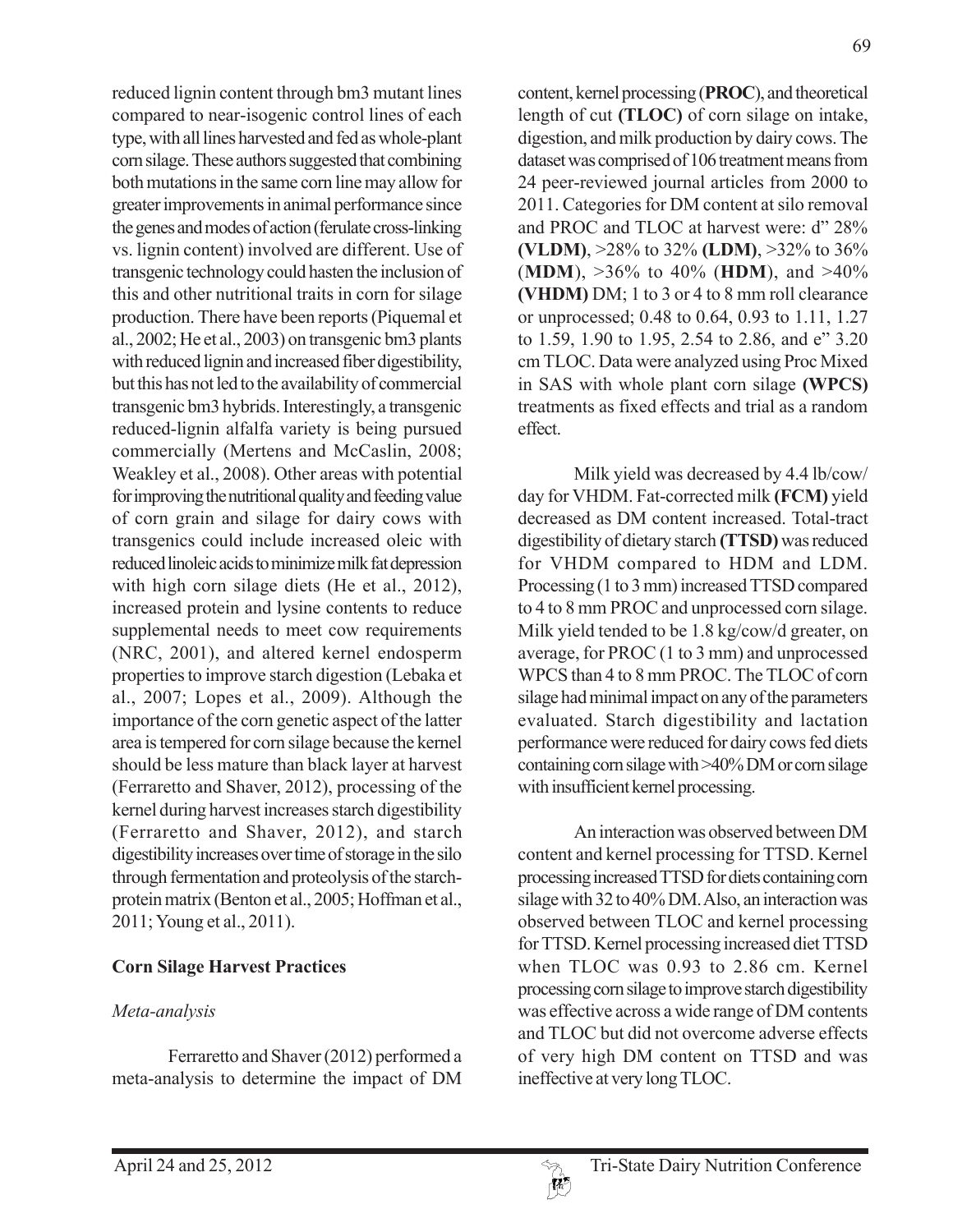# *Corn shredlage*

Garnering much recent interest by dairy producers and their nutritionists has been a new method of harvesting whole-plant corn for silage. The resultant product has been called corn shredlage by the developer of the process (Shredlage™, LLC; http://www.shredlage.com/) and the manufacturer of the new processing rolls used in the process (Scherer Corrugating & Machine, Inc., Tea, SD; http://scherercorrugating.com/).

Although it is a recent development with limited information available, we conducted a feeding trial with corn shredlage fed to lactating dairy cows at the UW Blaine Arlington Dairy during Oct. – Dec., 2011 following a September, 2011 harvest at UW Arlington Agricultural Research Station (**AARS**). Corn shredlage is silage produced from whole-plant corn that has been harvested with a commercially-available self-propelled forage harvester (**SPFH**) fitted with aftermarket crossgrooved crop processing rolls and the SPFH set for a longer TLOC than commonly used. At the time of writing this article, these rolls have only been adapted on Claas SPFH, although the manufacturer has indicated that kits are also being developed for John Deere SPFH.

Compared to normal processed corn silage harvested with the chopper set at 19 mm TLOC, the most obvious difference for corn shredlage harvested with the SPFH set at 30 mm TLOC is a greater proportion of coarse stover particles in the shredlage. When fed in rations for lactating dairy cows, this can increase the peNDF content of the ration, which is important for proper rumen function, cow health, and milk fat content. The cross-grooved rolls used for producing corn shredlage may cause greater damage to the coarse stover particles and allow for greater digestibility of the NDF, but this has yet to be evaluated. With proper roll gap settings for both types of crop processing, rolls differences in kernel and cob breakage would not be expected,

but this has not been compared in detail to our knowledge.

A 20 acre field at UW AARS planted with a dual-purpose hybrid was used for the study. One day apart in early September, 2011, half the field was harvested as corn shredlage (**SHRD**) and the other half harvested as normal processed corn silage (**KPCS**). The SHRD and KPCS were stored in separate side by side 10' diameter by 200' long silo bags and allowed to ferment for one month before commencing the dairy feeding trial. For harvest of the SHRD, a SPFH equipped with the new shredlage processing rolls was set for a 30 mm TLOC by removing half of the knives and the processor roll gap set at 2.5 mm. The SHRD harvest was done by a custom operator (Kutz Farms, Jefferson, WI) and SPFH was set up by Shredlage™ LLC and Scherer representatives. Some forage harvester manufacturers recommend not removing knives when harvesting whole-plant corn silage. The very long particle-size that results from removing knives can put added stress on SPFH components, like the cutter-head and blower. Careful consideration concerning SPFH wear and longevity should be made by the SPFH operator before knives are removed when harvesting wholeplant corn silage, no matter what type of processor is used. Harvest of the KPCS was done using the UW AARS SPFH set for a 19 mm TLOC and equipped with conventional processing rolls. The processor roll gap was not altered from that normally used by UW AARS for harvest of corn silage for the UW Dairy. The exact roll gap was undetermined, but appeared to be greater than 3 mm based on kernel processing results. For samples collected at harvest, the corn silage processing score (**CSPS**; % of starch passing through a 4.75 mm screen) was  $60.3\% \pm 3.9$  for KPCS and  $75.0\% \pm 3.3$  for SHRD.

The SHRD and KPCS were similar in DM  $(35.0\% \pm 1.9 \text{ versus } 34.7\% \pm 1.4)$  and starch  $(37.6\% \pm 5.2 \text{ versus } 38.7\% \pm 4.9)$  concentrations,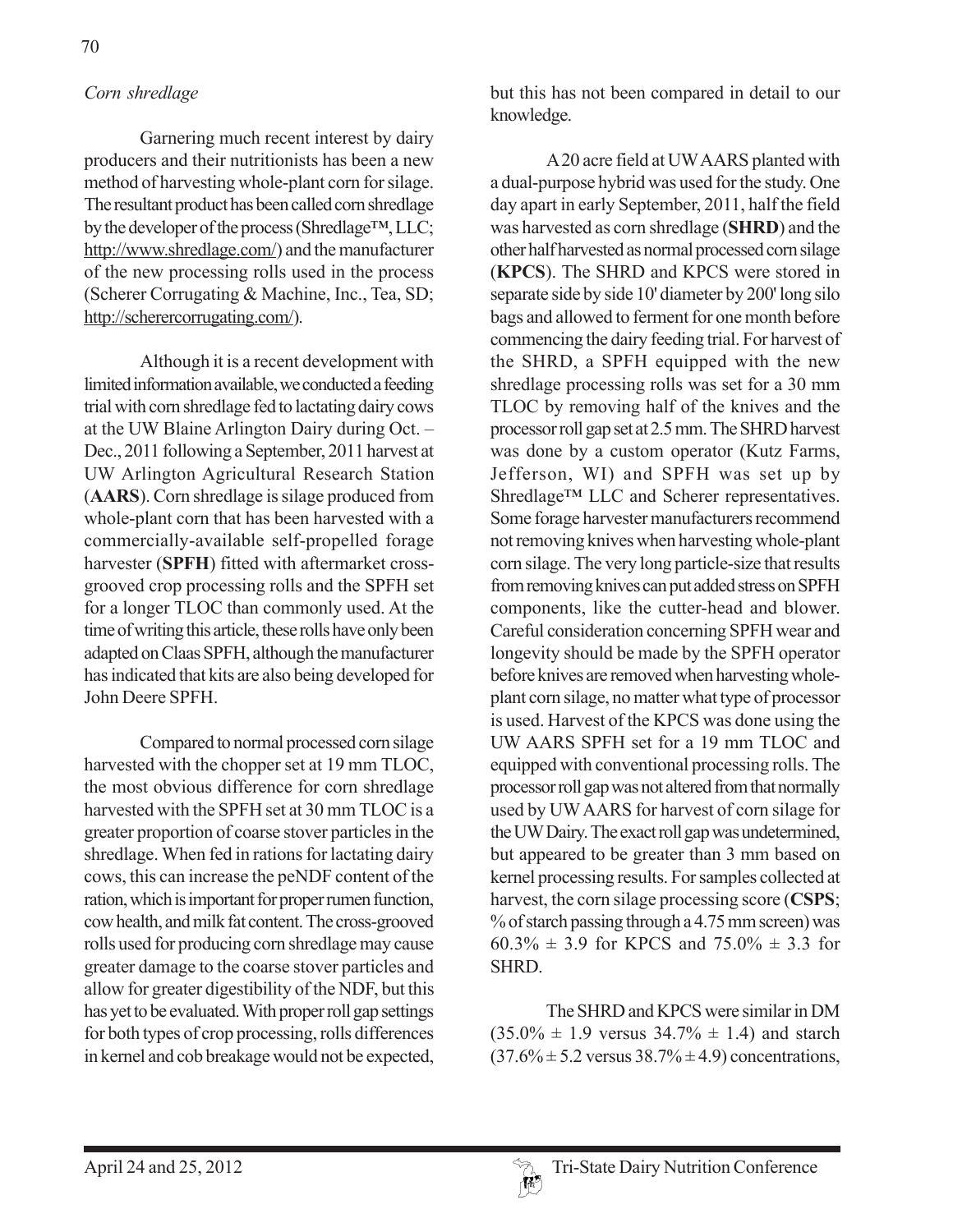$pH (3.59 \pm 0.05 \text{ versus } 3.61 \pm 0.03)$ , and silo bag packing density (17.5 versus 17.2 lb DM per cu. ft.). The proportion of coarse particles was greater for SHRD than KPCS for samples collected during feed-out from the silo bags throughout the feeding trial (31.5 versus 5.6% retained on the 19 mm screen of the Penn State Separator Box). For the TMR fed throughout the trial, the proportion of coarse particles was greater for TMR prepared with SHRD than KPCS (15.6 versus 3.5% retained on the 19 mm screen of the Penn State Separator Box). Our measurements of weigh-backs during the trial did not reveal feed sorting for either treatment.

Fourteen 8-cow pens, balanced by breed, parity, and days in milk (**DIM**), were randomly assigned to either the SHRD or KPCS treatment TMR (7 pens and 56 cows per treatment). At the start of the feeding, SHRD and KPCS cows were  $114 \pm 35$  and  $117 \pm 36$  DIM, respectively. All pens were fed a 50:50 mixture (DM basis) of the two forages in the TMR for a 2-week covariate adjustment, followed by an 8-week treatment period whereby pens received their respective treatment containing 50% (DM basis) of the TMR from either SHRD or KPCS. Both TMR treatments contained 10% alfalfa silage and 40% (DM basis) of the same concentrate mix comprised of dry ground shelled corn, corn gluten feed, solvent and expeller soybean meal, rumen-inert fat, minerals, vitamins, and Rumensin® (Elanco Animal Health, Indianapolis, IN). Statistical analysis of the data was done using pen as the experimental unit.

The DMI tended  $(P < 0.08)$  to be 1.5 lb/ cow/day greater for SHRD than KPCS, while milk yield (96.1 vs. 94.2 lb/cow/day for SHRD vs. KPCS), and feed efficiency (1.72 vs. 1.73 lb milk/ lb DMI for SHRD vs. KPCS) were similar (*P* > 0.10). Yield of  $3.5\%$  FCM tended ( $P < 0.08$ ) to be greater for SHRD than KPCS (100.1 vs. 97.9 lb/ cow/day for SHRD vs. KPCS). A week by treatment interaction was detected  $(P< 0.03)$ ; there was no difference between the treatments at week

2, FCM yield tended (*P* < 0.10) to be greater for SHRD compared to KPCS at weeks 4 and 6, and FCM yield was (*P* < 0.01) 4.4 lb/cow/day greater for SHRD than KPCS at week 8. Milk fat, protein, and urea-nitrogen contents were unaffected (*P* > 0.10) by treatment and averaged 3.72%, 3.20%, and 13.8 mg/dL, respectively. Body weight (1562 lb, on average) and condition score (3.04, on average) and BW change (0.66 lb/cow/day) were similar  $(P > 0.10)$  for the 2 treatments.

To the extent that the stover particle length can be increased while maintaining adequate kernel processing, the use of corn shredlage may allow for the feeding of higher forage diets. Assess particle size of corn shredlage as an indicator of peNDF and CSPS of corn shredlage as an indicator of starch digestibility to determine what ration adjustments may be warranted. More data are needed regarding NDF digestibility for corn shredlage and the relative peNDF for corn shredlage compared to hay-crop silage, whole cottonseed, and chopped hay or straw, to allow for better decisions on how best to utilize corn shredlage in dairy cattle diets.

# **Corn Silage Fermentation and Starch Digestibility**

Highly vitreous corn types contain greater concentrations of prolamin proteins than floury or opaque corn types (Larson and Hoffman, 2008). Starch granules in the corn endosperm are surrounded by hydrophobic prolamin proteins which are slowly degraded (McAllister et al., 1993). Hoffman et al. (2011) reported that ensiling highmoisture corn **(HMC)** for 240 days reduced zein protein subunits that cross-link starch granules and suggested that the starch-protein matrix was degraded by proteolytic activity over an extended ensiling period. This could explain reports of greater ruminal in situ starch degradability for HMC with greater moisture contents and duration of silage fermentation (Benton et al., 2005). Newbold et al. (2006) reported that ruminal in situ starch and crude

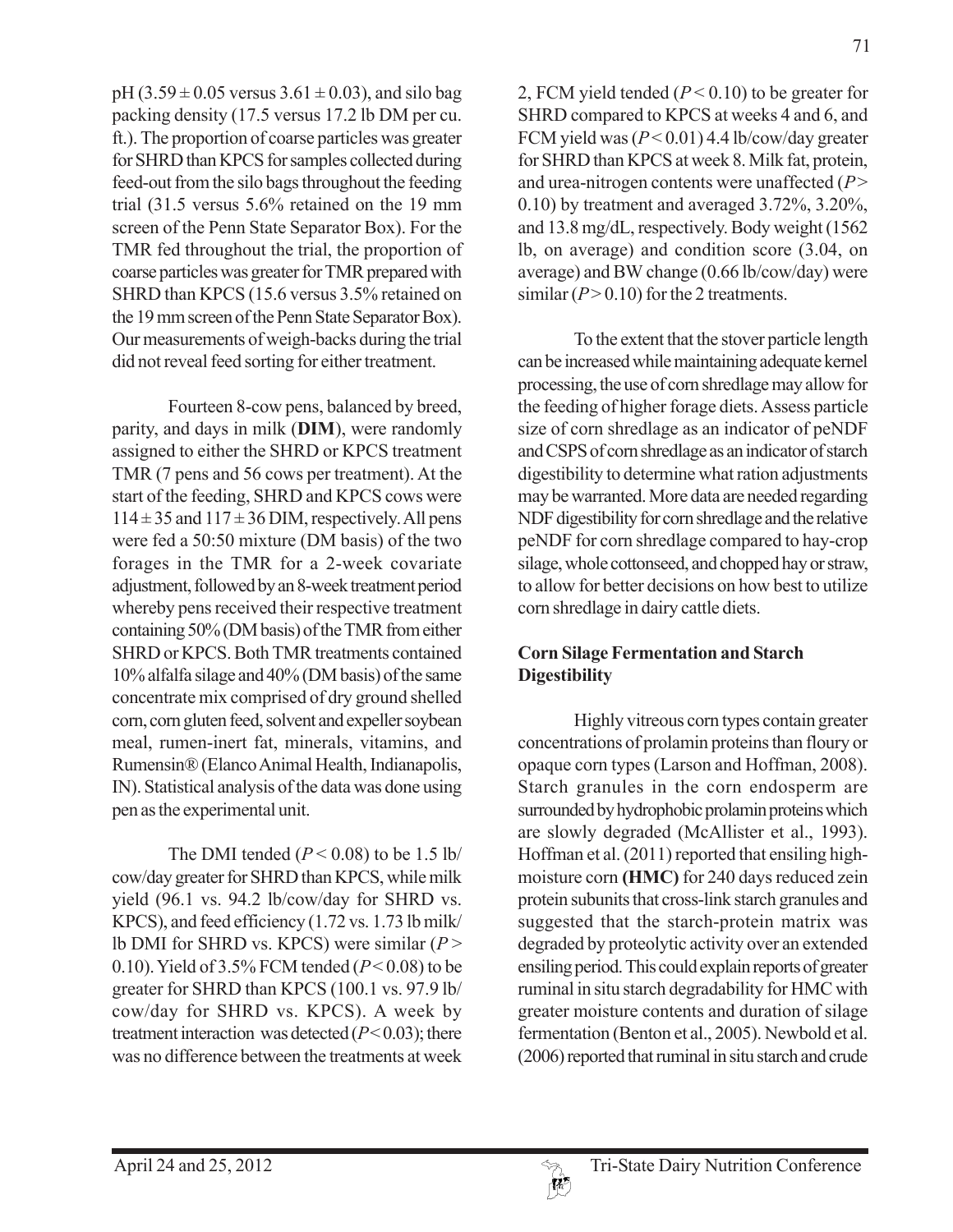protein degradabilities increased for corn silage as the length of silage storage time increased. Increased corn silage in vitro starch digestibility with greater length of silage storage time was reported by Hallada et al. (2008) and Der Bedrosian et al. (2010).

The Larson and Hoffman (2008) turbidity assay determination of total zein protein content did not detect a reduction in zein protein subunits over the ensiling period for HMC as measured by highperformance liquid chromatography (**HPLC**; Hoffman et al., 2011). Ammonia content increased, however, as HPLC zein protein subunits in HMC decreased (Hoffman et al., 2011). Ammonia nitrogen has been suggested in combination with mean particle size for modeling the effects of corn maturity, moisture content, and length of silage fermentation time on ruminal and total-tract starch digestibilities and rate of ruminal starch degradation for HMC at feed out (Hoffman et al., 2012). Young et al. (2011) reported that the addition of protease enzymes and greater length of the ensiling period increased ammonia nitrogen content and ruminal in vitro starch digestibility of corn silage. The DairyOne (Ithaca, NY) on-line data base (http:// www.dairyone.com/) reveals that for over 12,000 corn silage samples analyzed from May 2000 through April 2011, ammonia nitrogen, averaged 7.1% of total nitrogen with a normal range from 3.0 to 11.1%. In our analysis of a dataset provided by Dairyland Labs (Arcadia, WI) with over 1,900 corn silage samples, ammonia nitrogen averaged 5.7% of total nitrogen with a normal range from 2.7 to 10.7%. Additionally, in our analysis of a dataset provided by Cumberland Valley Analytical Services (Maugansville, MD) with about 44,000 corn silage samples from May 2007 through February 2012, ammonia nitrogen averaged 9.6% of total nitrogen, with a normal range from 7.8 to 11.4%. Corn silage DM content explained almost none of the ammonia nitrogen variation in either dataset, which may not be too surprising since length of silage fermentation prior to on-farm sampling was unknown and could have ranged from less than a few weeks to over a year in storage. Research is needed to determine the effectiveness of ammonia nitrogen content in combination with some measure of particle size, possibly processing score (Ferreira and Mertens, 2005), for predicting corn silage starch digestibility parameters.

### **References**

Benton, J.R., T. Klopfenstein, and G.E. Erickson. 2005. Effects of corn moisture and length of ensiling on dry matter digestibility and rumen degradable protein. Nebraska Beef Cattle Reports, No. MP83- A, pgs. 31-33.

Brouk , M.J., B. Cvetkovic , D.W. Rice , B.L. Smith, M.A. Hinds , F.N. Owens , C. Iiams, and T.E. Sauber. 2011. Performance of lactating dairy cows fed corn as whole plant silage and grain produced from genetically modified corn containing event DAS-59122-7 compared to a nontransgenic, nearisogenic control. J. Dairy Sci. 94:1961–1966.

Der Bedrosian, M.C., L. Kung, Jr., and K.E. Nestor, Jr. 2010. The effects of length of storage on the composition and nutritive value of corn silage. J. Dairy Sci. 93(E-Suppl. 1):176. (Abstr.)

Ferraretto, L.F., and R.D. Shaver. 2012. Metaanalysis: Impact of corn silage harvest practices on intake, digestion and milk production by dairy cows. The Prof. Anim. Sci. (In press).

Ferreira, G., and D.R. Mertens. 2005. Chemical and physical characteristics of corn silages and their effects on in vitro disappearance. J. Dairy Sci. 88:4414-4425.

Gencoglu, H., R. Shaver, and J. Lauer. 2008. Brown midrib corn silage for lactating dairy cows: A contemporary review. Accessed March 1, 2012. http://www.uwex.edu/ces/dairynutrition/documents/ BMRfeedingtrialreview2008web.pdf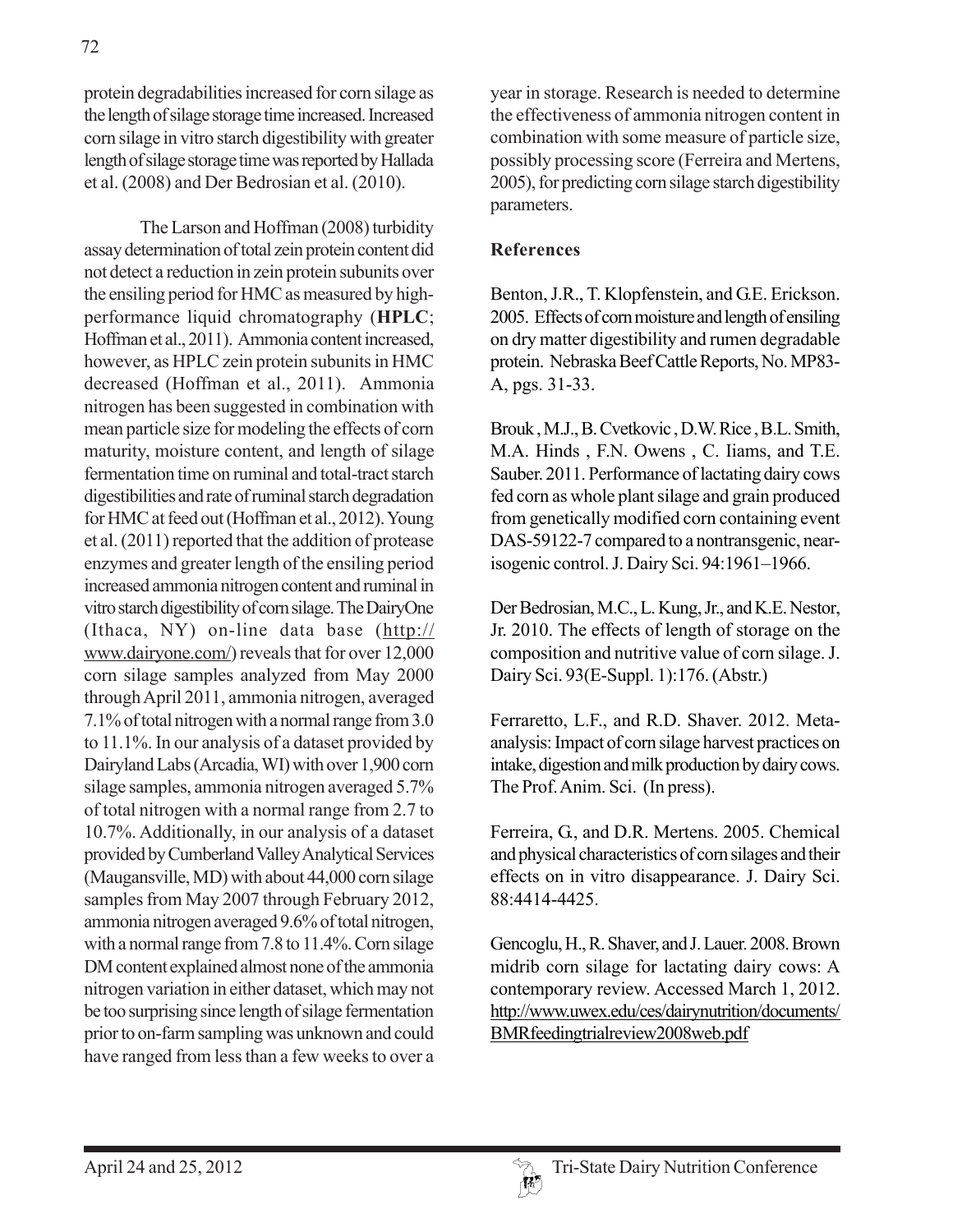Hallada, C.M., D.A. Sapienza, and D. Taysom. 2008. Effect of length of time ensiled on dry matter, starch and fiber digestibility in whole plant corn silage. J. Dairy Sci. 91(E-Suppl. 1):30. (Abstr.)

Hartnell, G.F. 2010. Feeding transgenic feedstuffs to cattle. Pp. 68-78 *In* Proc. 21<sup>st</sup> Florida Ruminant Nutr. Symp., Gainesvile, FL.

He, X., M.B. Hall, M. Gallo-Meagher, and R.L. Smith. 2003. Improvement of forage quality by down regulation of maize O-methyltransferase. Crop Sci. 43:2240-2251.

He, M., K.L. Perfield, H.B. Green , and L.E. Armentano. 2012. Effect of dietary fat blend enriched in oleic or linoleic acid and monensin supplementation on dairy cattle performance, milk fatty acid profiles, and milk fat depression. J. Dairy Sci. 95:1447–1461.

Hoffman, P.C., N.M. Esser, R.D. Shaver, W.K. Coblentz, M.P. Scott, A.L. Bodnar, R.J. Schmidt, and R.C. Charley. 2011. Influence of ensiling time and inoculation on alteration of the starch-protein matrix in high moisture corn. J. Dairy Sci. 94:2465- 2474.

Hoffman , P.C., D.R. Mertens, J. Larson, W.K. Coblentz, and R.D. Shaver. 2012. A query for effective mean particle size of dry and high moisture corns. J. Dairy Sci. *In press*.

Jung, H., and J. Lauer. 2011. Corn silage fiber digestibility: Key points, historical trends, and future opportunities. Pp. 30-44 *In* Proc. 72nd Minnesota Nutr. Conf. Owatonna, MN.

Jung , H.G., D.R. Mertens, and R.L. Phillips. 2011. Effect of reduced ferulate-mediated lignin/ arabinoxylan cross-linking in corn silage on feed intake, digestibility, and milk production. J. Dairy Sci. 94:5124–5137.

Larson, J., and P.C. Hoffman. 2008. Technical Note: A method to quantify prolamin proteins in corn that are negatively related to starch digestibility in ruminants. J. Dairy Sci. 91:4834-4839.

Lauer, J.G., R.D. Shaver, J.G. Coors, P. Hoffman, and N. DeLeon. 2009. Evaluating performance of corn hybrids for silage production on Wisconsin farms. XVth International Silage Conf. Madison, WI. Accessed March 4, 2012. http://www.uwex.edu/ces/dairynutrition/documents/ 2009\_07\_InternationalSilageConf.pdf

Lebaka, N., J. Coors, R. Shaver, S. Bertics, A. Guiterez, M. Menz, and J. Bertran. 2007. Qtls for ruminal starch digestibility in Opaque endosperm2 maize. Abtsr. ASA-CSSA-SSSA International Annual Meetings. New Orleans, LA.

Lopes, J.C., R.D. Shaver, P.C. Hoffman, M.S. Akins, S.J. Bertics, H. Gencoglu, and J.G. Coors. 2009. Type of corn endosperm influences nutrient digestibility in lactating dairy cows. J. Dairy Sci. 92:4541–4548.

McAllister, T.A., R.C. Phillippe, L.M. Rode, and K.J. Cheng. 1993. Effect of the protein matrix on the digestion of cereal grains by ruminal microorganisms. J. Anim. Sci. 71:205-212.

Mertens, D.R., and M. McCaslin. 2008. Evaluation of alfalfa hays with down-regulated lignin biosynthesis. J. Dairy Sci. 91(E-Suppl. 1):170. (Abstr.)

Newbold, J.R., E.A. Lewis, J. Lavrijssen, H.J. Brand, H. Vedder, and J. Bakker. 2006. Effect of storage time on ruminal starch degradability in corn silage. J. Dairy Sci. 84(Suppl.1):T94. (Abstr.)

NRC. 2001. Nutrient Requirements of Dairy Cattle. 7th rev. ed. Natl. Acad. Sci., Washington, DC.